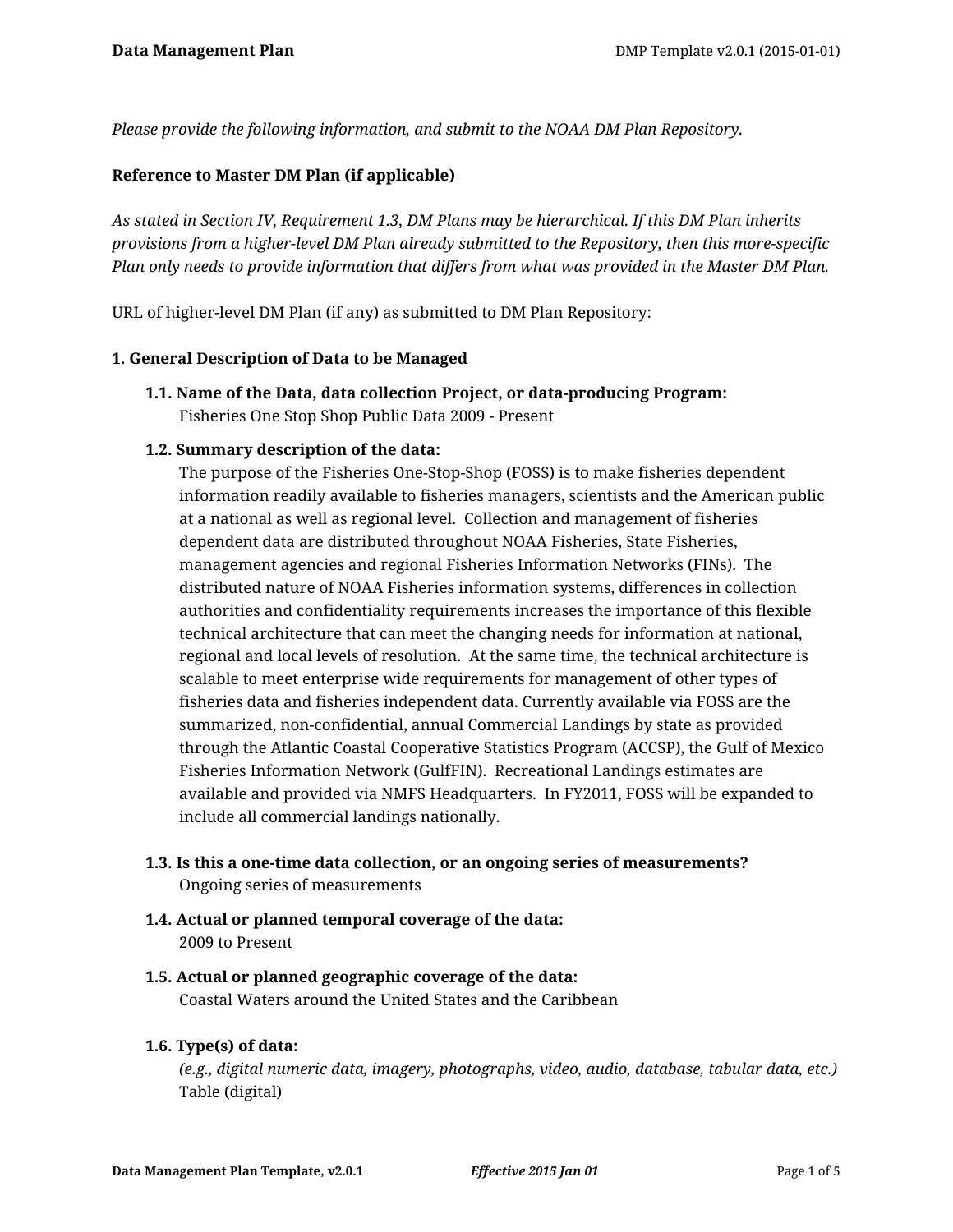## **1.7. Data collection method(s):**

*(e.g., satellite, airplane, unmanned aerial system, radar, weather station, moored buoy, research vessel, autonomous underwater vehicle, animal tagging, manual surveys, enforcement activities, numerical model, etc.)*

**1.8. If data are from a NOAA Observing System of Record, indicate name of system:**

**1.8.1. If data are from another observing system, please specify:**

## **2. Point of Contact for this Data Management Plan (author or maintainer)**

- **2.1. Name:** Michael T Lewis
- **2.2. Title:** Metadata Contact
- **2.3. Affiliation or facility:**
- **2.4. E-mail address:** michael.t.lewis@noaa.gov
- **2.5. Phone number:** 301-427-8146

#### **3. Responsible Party for Data Management**

*Program Managers, or their designee, shall be responsible for assuring the proper management of the data produced by their Program. Please indicate the responsible party below.*

- **3.1. Name:** Michael T Lewis
- **3.2. Title:** Data Steward

#### **4. Resources**

*Programs must identify resources within their own budget for managing the data they produce.*

**4.1. Have resources for management of these data been identified?** Yes

# **4.2. Approximate percentage of the budget for these data devoted to data management ( specify percentage or "unknown"):**

Unknown

## **5. Data Lineage and Quality**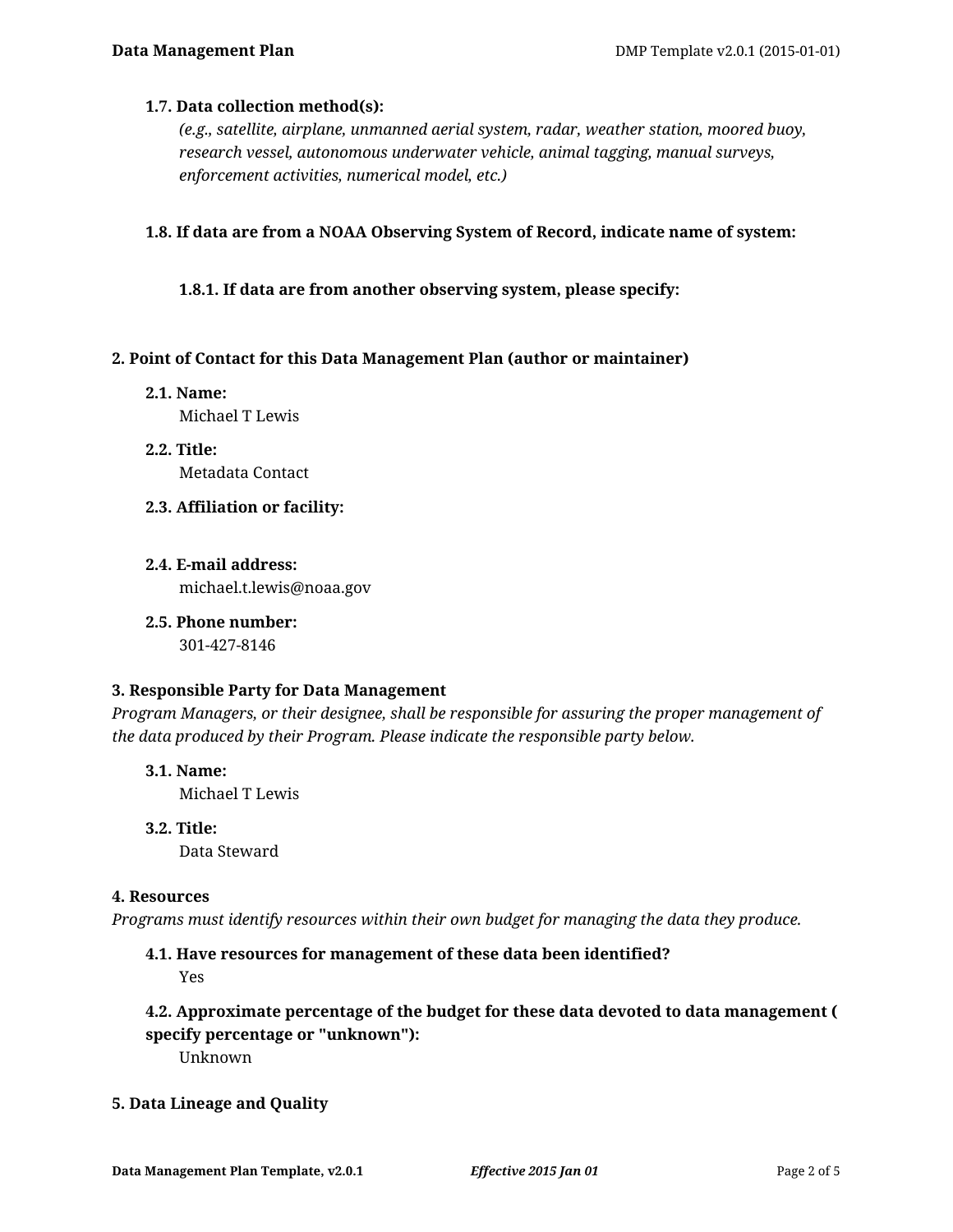*NOAA has issued Information Quality Guidelines for ensuring and maximizing the quality, objectivity, utility, and integrity of information which it disseminates.*

# **5.1. Processing workflow of the data from collection or acquisition to making it publicly accessible**

*(describe or provide URL of description):*

Lineage Statement:

Fishing landings data are updated daily from the regional science centers via database to database connections and via a web based interface. The landings data is then reconciled based on the individual reporting requirements of the regional science centers and is available for self-serve reporting.

**5.1.1. If data at different stages of the workflow, or products derived from these data, are subject to a separate data management plan, provide reference to other plan:**

**5.2. Quality control procedures employed (describe or provide URL of description):** Quality control is enforced by the subjective decision of the approvers at the regional science centers who review the data and the landings reports.

# **6. Data Documentation**

*The EDMC Data Documentation Procedural Directive requires that NOAA data be well documented, specifies the use of ISO 19115 and related standards for documentation of new data, and provides links to resources and tools for metadata creation and validation.*

# **6.1. Does metadata comply with EDMC Data Documentation directive?** No

# **6.1.1. If metadata are non-existent or non-compliant, please explain:**

Missing/invalid information:

- 1.7. Data collection method(s)
- **6.2. Name of organization or facility providing metadata hosting:** NMFS Office of Science and Technology

## **6.2.1. If service is needed for metadata hosting, please indicate:**

**6.3. URL of metadata folder or data catalog, if known:**

https://www.fisheries.noaa.gov/inport/item/10574

## **6.4. Process for producing and maintaining metadata**

*(describe or provide URL of description):*

Metadata produced and maintained in accordance with the NOAA Data Documentation Procedural Directive: https://nosc.noaa.gov/EDMC/DAARWG/docs/EDMC\_PD-Data Documentation v1.pdf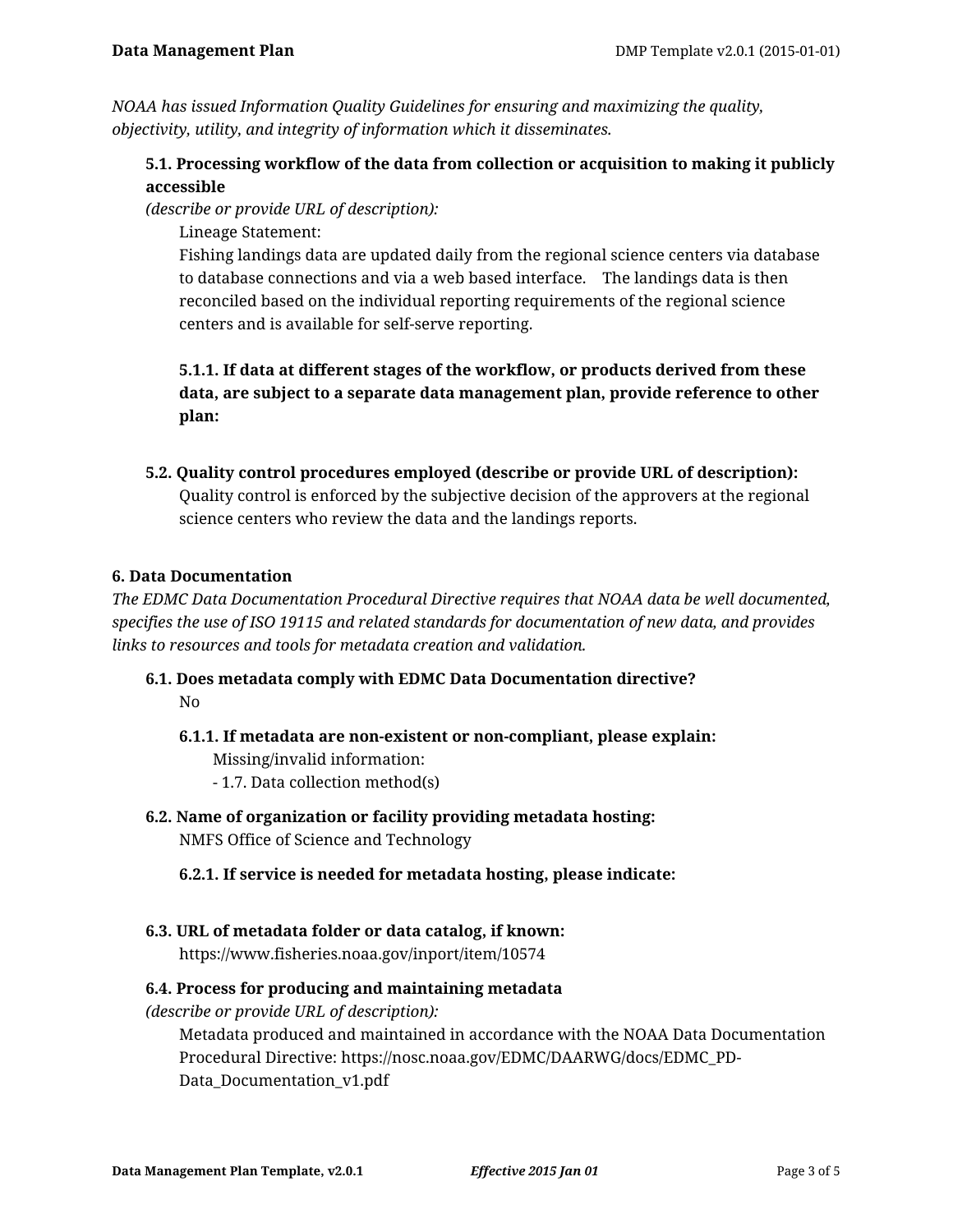## **7. Data Access**

*NAO 212-15 states that access to environmental data may only be restricted when distribution is explicitly limited by law, regulation, policy (such as those applicable to personally identifiable information or protected critical infrastructure information or proprietary trade information) or by security requirements. The EDMC Data Access Procedural Directive contains specific guidance, recommends the use of open-standard, interoperable, non-proprietary web services, provides information about resources and tools to enable data access, and includes a Waiver to be submitted to justify any approach other than full, unrestricted public access.*

# **7.1. Do these data comply with the Data Access directive?**

Yes

**7.1.1. If the data are not to be made available to the public at all, or with limitations, has a Waiver (Appendix A of Data Access directive) been filed?**

**7.1.2. If there are limitations to public data access, describe how data are protected from unauthorized access or disclosure:**

- **7.2. Name of organization of facility providing data access:** NMFS Office of Science and Technology (OST)
	- **7.2.1. If data hosting service is needed, please indicate:** No
	- **7.2.2. URL of data access service, if known:** https://www.st.nmfs.noaa.gov/ords/foss/metadata-catalog/
- **7.3. Data access methods or services offered:**

Anyone interested in FOSS Landings data can go directly to https://foss.nmfs.noaa.gov and click on the "Guest Login" button to access the site search tool and map. Search results can also be exported in comma separated value (.csv) format.

**7.4. Approximate delay between data collection and dissemination:**

No Delay

**7.4.1. If delay is longer than latency of automated processing, indicate under what authority data access is delayed:**

# **8. Data Preservation and Protection**

*The NOAA Procedure for Scientific Records Appraisal and Archive Approval describes how to identify, appraise and decide what scientific records are to be preserved in a NOAA archive.*

# **8.1. Actual or planned long-term data archive location:**

*(Specify NCEI-MD, NCEI-CO, NCEI-NC, NCEI-MS, World Data Center (WDC) facility, Other, To Be Determined, Unable to Archive, or No Archiving Intended)* NO\_ARCHIVING\_INTENDED